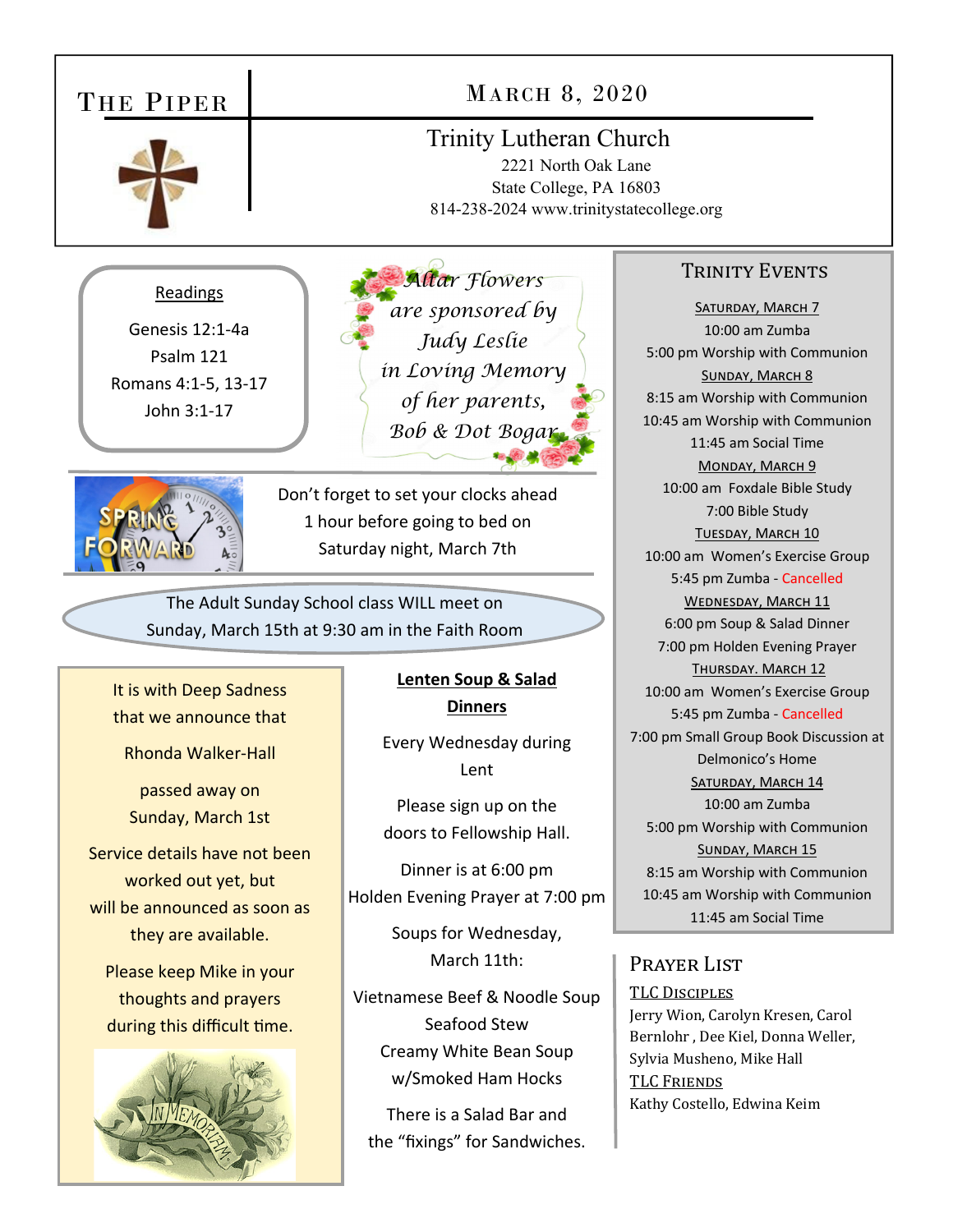# *SMALL GROUP SERIES*

Often during Lent, disciples of Jesus look for ways to enhance their faith journey. To that end, in addition to Monday Night Bible Study and Wednesday Nights Soup Dinner with Holden Evening Prayer, a small group experience will be offered on Thursday nights. The materials are called, "If You Want to Walk on Water You Have to Get out of the Boat," by John Ortberg. This seven-week study is based on Peter asking Jesus, who was walking on the water, if he could join him.

The first session was on February 27, but if you missed that week, don't fret, plan to attend. The group will meet weekly through Lent. Gerry and Karen Delmonico have graciously offered to host this study in their home at 439 Timberton Circle, Bellefonte, PA 16823. For help with directions call them at 814-308-8761.

If you have questions or want to register for the class please contact Pastor Ron, TLCRevRon@comcast.net. There is no cost for materials.

#### **EASTER FLOWER ORDER FORMS**

are on the stand in the back of the sanctuary

Flowers are \$10/pot White Lilies, Tulips or Hyacinths (various colors) Orders are due no later than Sunday, March 29th Please include payment with order form



## **QUILTERS**

Mark your calendars for Saturday, March 14th 9:00 AM in the Faith Room

There are a lot of things that can be done, not all involve sewing. If you have questions, please talk to: Barb Roberts (barbroberts1960@gmail.com) or Jean Ross (gdnjr@comcast.net)



 SAVE THE DATE, The 19th Annual Brunch and Fashion Show, sponsored by the Centre County ALSM Auxiliary will be held at The Oaks in Pleasant Gap on Saturday, April 25th from 11 a.m. to 1 p.m.

Fashions will be by Helen Foxx and Co., Bellefonte. Tickets are \$20.00 and may be purchased from Jean Quinn or Karen Delmonico. More info to follow.



This is a major fundraiser for the Oaks!! Thank you for your support!!

An informal, low impact exercise group for women

change

55 and over is meeting here at Trinity.

**Tuesday and Thursday ‐ 10:00 ‐ 11:00 AM in Fellowship Hall** 

The classes are free, but they do collect anonymous donations for Trinity and the use of our facility.

The class is a 5 minute warm‐up, strength training exercises, an informal nutrition discussion and a 5 minute cool down.

If you are unsure if this is the class for you, come try it. They have free weights and exercise resistance bands to borrow, before you purchase your own.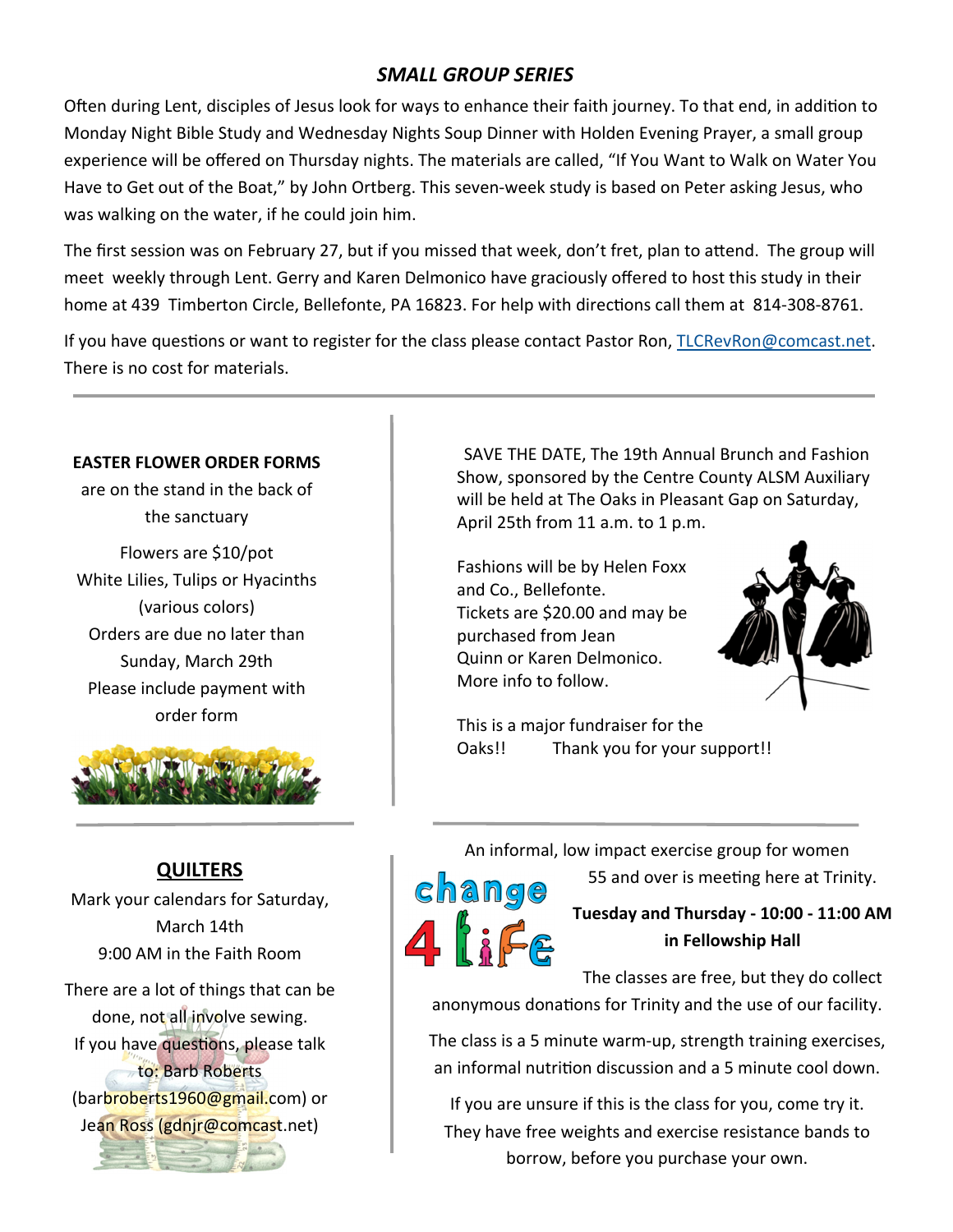# *Letter from the Bishop Transition Committee*

### February 20, 2020

God's peace and blessings my brothers and sisters in Christ!!

I am writing to give you an update on the Bishop Transition Committee. The committee members and I hope that you are well and prayerfully preparing for the Lenten Season. We have been busy going over all the surveys that have been sent back from congregations, councils and rostered leaders. We want to thank you all for the surveys we have received back so far, and we want to continue to encourage you to send in the remaining surveys you have as we are still accepting them. The more responses we have the better the analysis we can make with the information that you provide. Please send your completed surveys to the Synod office or to the chair of the Task Force at ccolledge750@gmail.com.

We will provide more information about the survey outcomes in the upcoming May/June edition of the Lutheran Letter. In the meantime, there are topics that we would like to make sure to give you further information on as we prepare for the Synod Assembly and the Bishop's Election:

As we prepare for the upcoming Bishop's Election, the committee would like to encourage you to be in prayer from now unƟl the Synod Assembly. With the Lenten season fast approaching, we have worked with Bishop Michael to come up with some prayer petitions for each Sunday in Lent that we thought would be helpful and meaningful as we all prepare for the call of new Bishop. These Prayer Petitions are listed are attached. We ask rostered leaders to include these in their Prayers of the People each Sunday during Lent as well. Please distribute to your congregation members.

We wanted to make sure that congregations understand the Synod constitutional provisions with regards to the number of voting members that each congregation can send to Synod Assembly:

Constitutional provisions *5.01.f, †S7.21., †S6.04. & †S6.04.01.* all help to define the rules & guidelines for selecting voting members…

- A *minimum* of one lay member elected by each congregation with fewer than 175 baptized members
- A *minimum* of two lay members elected by each congregation with 175 or more baptized members

The goal for Synod Assembly members is that…

```
10% of the Assembly be persons of color, or whose primary language is other than Eng-
lish
```
*10% of the Assembly be youth or young adults (youth = less than 18, young adults = 18-30)*

The Synod Council shall seek to ensure that

*at least 45 percent of the lay members of the assembly are women*

*at least 45 percent of the lay members of the assembly are men.*

*At least 60% of the Assembly be laypersons* 

 Continuing Resolution *5.01.C00.* defines the term, "*persons of color and/or persons whose primary language is other than English*," shall be understood to mean African American, Black, Arab and Middle Eastern, Asian and Pacific Islander, Latino, American Indian, and Alaska Native people. This definition, however, shall not be understood as limiting this church's commitment to inclusive participation in its life and work.